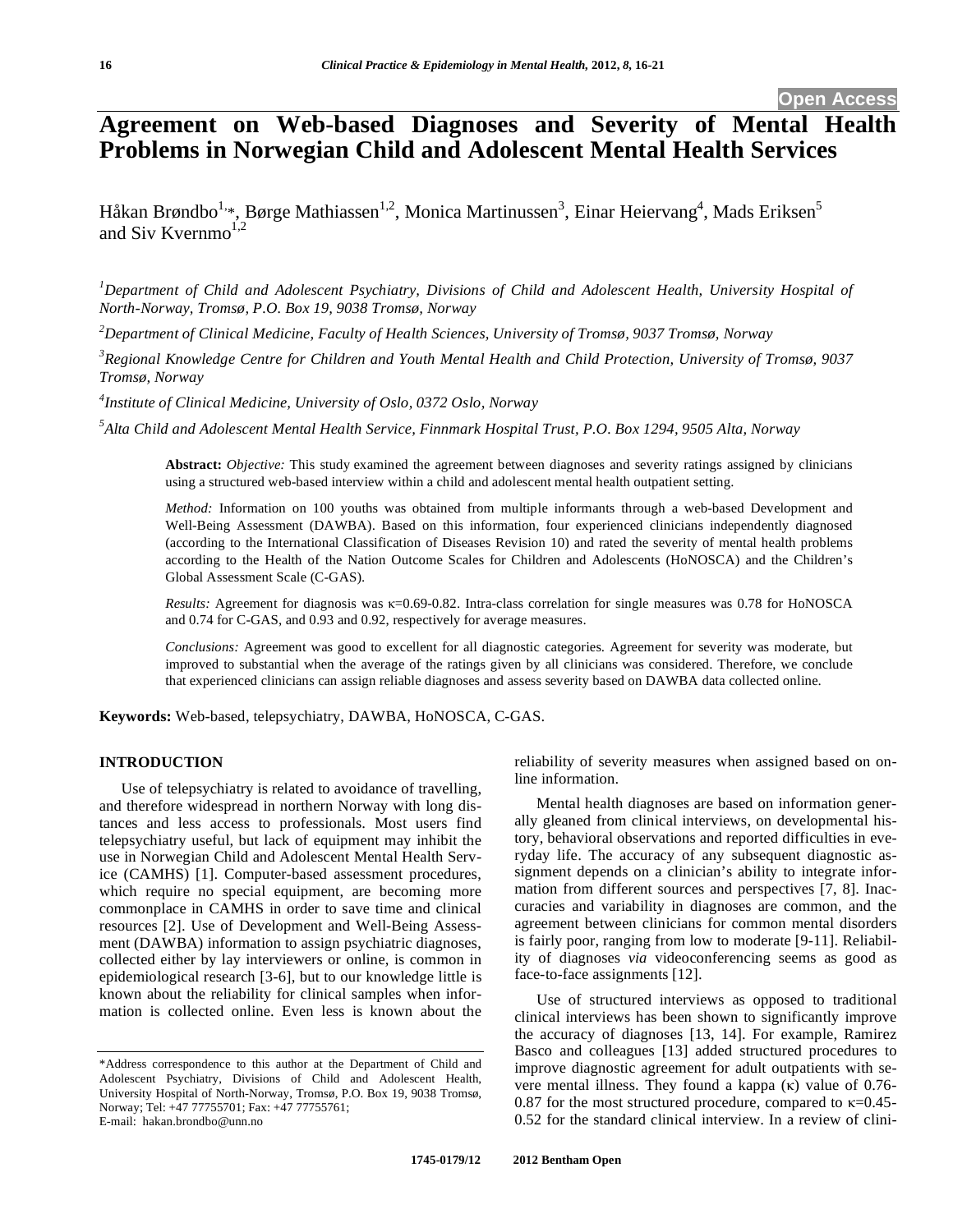cal diagnoses of depression [14], agreement among mental health care professionals ranged from  $\kappa$ =0.64 to  $\kappa$ =0.93 when the diagnoses were aided by semi-structured interviews. For attention deficit hyperactivity disorder (ADHD) in clinically referred youths, [15] high levels of agreement  $(k=0.57$  to  $k=0.76$ ) were observed for diagnoses assigned based on information collected online from the DAWBA, and diagnoses based upon full clinical examination in addition to the DAWBA. The authors concluded that a trained clinician scoring the DAWBA without meeting the patient can be as accurate as an ordinary clinical assessment. Another study by Foreman and Ford [16] showed agreement between ADHD diagnoses made by ordinary English CAMHS teams and independent DAWBA diagnoses for 98% of the cases.

If good accuracy can be established through web-based procedures, there is a huge potential for saving time and clinical resources in the assessment phase and thereby improve accessibility to treatment. High agreement between clinicians is a first step towards valid procedures for assignment of both diagnoses and severity of mental health problems.

The purpose of this study was to examine the agreement between CAMHS clinicians in Norway when assigning diagnosis and severity of mental health problems based only on DAWBA information collected online.

# **METHODS**

# **Participants**

A sample of 100 patients, 58 boys and 42 girls (mean age 11.11 years, SD 3.35), was randomly selected from the 286 patients participating in the CAMHS North study. This is a multicenter study in the northern part of Norway, where clinical procedures, structures and treatment paths were evaluated, with the aim to bridge the gap between clinical practice and academic research. More specific aims included the investigation of factors related to the waiting list, duration of assessment and treatment, implementation and validation of structured instruments, and user satisfaction with services.

Four independent clinicians diagnosed and rated the severity of mental illnesses for the 100 CAMHS North study participants included in the present report. Diagnoses were assigned according to the International Classification of Diseases Revision 10 (ICD-10) and severity was rated according to the Health of the Nation Outcome Scales for Children and Adolescents (HoNOSCA) and the Children's Global Assessment Scale (C-GAS) (Table **1**).

Written informed consent was obtained from all participants before inclusion in the CAMHS North study. Parents gave the consent for participants younger than 12 years of age. For participants between 12 and 16 years of age, written consent was obtained from both the parents and the adolescents. Participants older than 16 years of age gave consent themselves, according to Norwegian legislation. The Regional Committee for Medical Research Ethics and the Norwegian Social Science Data Services approved the study.

#### **Procedure**

From October 2006 to December 2008, children and adolescents referred to the CAMHS Outpatient Clinic at the University Hospital of Northern Norway were invited to participate in the CAMHS North study. For those who accepted to participate, parents, teachers and children 11 years of age or older completed the relevant version of the DAWBA using a web-based interface that they accessed from home or school after receiving a request with the unique web link for that child's case. Written information concerning how to log on, as well as contact information in case of problems, was distributed along with the unique web ID and passwords. For participants younger than 16 years of age, requests were distributed by mail to the parents, who in turn distributed the requests to their children (if aged 11-15 years) and the teachers. For the participants older than 16 years of age, requests to both parents and teachers were distributed *via* the participants themselves. Among the 100 CAMHS North study participants included in the present report, the DAWBA was completed online by at least one parent for 93% of the participants, and by 84% of participants 11 years of age or older. A total of 57% of the participants were 11 years of age or older.

Of the four rating clinicians, three were clinical specialists in neuropsychology with a minimum of 9 years of experience in the field, and one was a specialist in child and adolescent psychiatry with 15 years of experience in the field. All clinicians completed the online training for DAWBA [17]. They also completed a 1-day training session on the categories of severity in the HoNOSCA and the C-GAS, including scoring of vignettes [18, 19]. In addition, all clinicians participated in two separate 2-day training sessions in preparation for this study, including diagnostic assessment and severity ratings of clinical cases. The clinician who lead the 2-day training sessions was trained by Robert Goodman, who developed the DAWBA interview.

Each clinician individually diagnosed the 100 participants included in this report according to the ICD-10, based on information from the DAWBA, without face-to-face contact with the families. To ensure enough cases for agreement analysis, the diagnoses were categorized as emotional diagnosis (diagnoses related to separation anxiety, specific phobias, social phobia, panic attacks and agoraphobia, posttraumatic stress disorder, generalized anxiety, compulsions and obsession, depression, and deliberate self-harm), ADHD/hyperkinetic diagnosis (diagnoses related to attention and activity), conduct diagnosis (diagnoses related to awkward and troublesome behavior), and other diagnosis (diagnoses related to developmental disorders, eating difficulties, and less common problems). Co-morbidity was documented when diagnoses from at least two categories where assigned, without taking the exclusion rules of the ICD-10 into consideration. The clinicians also rated clinical severity according to the HoNOSCA and the C-GAS.

According to the instruction for the DAWBA, all raters, even experienced ones, are to attend regular consensus meetings to discuss difficult cases [17]. Of course the proportion of difficult cases will be larger in a clinical population, such as ours. Twenty-five of the 100 cases included in the present report had diagnostic disagreement between two or more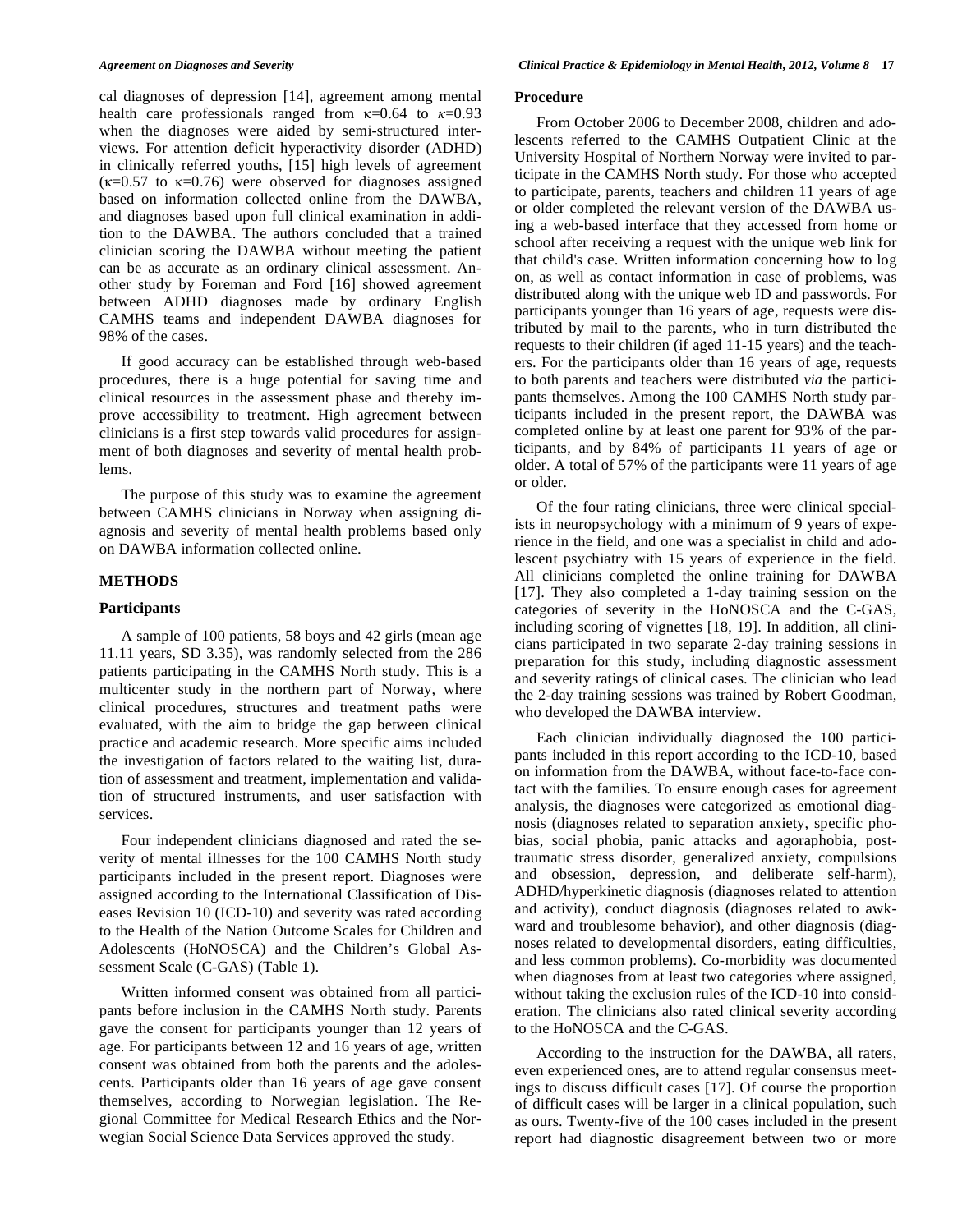raters, and thus were discussed among all four clinicians until a consensus was met. Previous studies, like the British Child and Adolescent Mental Health Survey 1999 [3, 4], the Bergen Child Study [5], and the Italian preadolescent mental health project [6], have used similar procedures.

#### **Measures**

Information contained in the DAWBA was used by the clinicians to assign ICD-10 diagnoses and C-GAS and HoNOSCA severity ratings. The DAWBA is a package of measures of child and adolescent psychopathology for administration to multiple informants. It is designed to generate common child psychiatric diagnoses according to the ICD-10 and DSM-IV without neglecting severe but less common diagnoses. The Norwegian web-based version that was used in the CAMHS North study contains modules for diagnoses related to separation anxiety, specific phobias, social phobia, panic attacks and agoraphobia, post-traumatic stress disorder, generalized anxiety, compulsions and obsession, depression, deliberate self-harm, attention and activity, awkward and troublesome behavior, developmental disorders, eating difficulties, and less common problems, as well as modules for background information and strengths. For each module there are both closed questions with fixed response categories and open-ended questions where the informant is asked to give detailed descriptions in his/her own words in textboxes. Each module has initial screening questions with skip rules, and if problems are reported informants are also asked about their functional impact. Three different versions are available: 1) a detailed psychiatric interview for parents of approximately 50 minutes in length, 2) a youth interview of approximately 30 minutes and 3) a briefer questionnaire for teachers of approximately 10 minutes. The information from all informants is presented to the clinician in a separate program, where all closed questions are used to generate predictions of likelihood for a diagnosis [17]. The predictions can be used as rough prevalence estimates for research purposes [20], but mostly as a convenient starting point for clinicians evaluating all information, including the open-ended questions, in order to determine correct diagnoses to the child. The DAWBA has shown good discriminative properties both between population-based and clinical samples, and between different diagnoses [21]. Both in Norway and Great Britain, the DAWBA generates realistic estimates of prevalence for psychiatric illness as well as a high predictive validity when used in public health services [4, 5]. Good to excellent interrater reliability has been reported in both British and Norwegian studies, with  $\kappa$ =0.86-0.91 for any diagnoses  $\kappa$ =0.57-0.93 for emotional diagnoses, and  $\kappa$ =0.93-1.0 for hyperkinetic or conduct diagnoses [3, 22]. Good to excellent agreement has also been reported between diagnoses from clinical practice and those based solely on the DAWBA, with kappa values ranging from  $\kappa = 0.57 - 0.76$  [15, 16].

The C-GAS was used to rate severity of mental health problems. It is frequently used for this purpose and has several areas of application, such as to quantify impairment levels, as an outcome measure, or as an indicator of prognosis [23, 24]. C-GAS is a single-factor measure of the overall severity of psychiatric disturbance, with a summary score ranging from 1 to 100 that allows for a clinically meaningful index of global psychopathology. Green, Shirk, Hanze and Wanstrath [25] found that C-GAS used in clinical practice measures functional strengths. C-GAS has also been found to better measure change and outcome prediction than diagnosis and multidimensional scales [24]. Several studies have revealed good inter-rater reliability, especially among raters that have experience with C-GAS [25-27].

HoNOSCA was also used as a measure of severity of mental health problems in this study. HoNOSCA is a broad measure of behavioral, symptomatic, social, and impairment domains in children and adolescents. A total of 13 clinical features are rated on a five-point severity scale and added into a summary score, ranging from 0 (no problems) to 52 (severe problems in relation to all clinical features). Several studies have found good inter-rater reliability for the total score, as well as for the majority of individual items [28-32].

### **Statistical Analyses**

All statistical analyses were performed using STATA version 11.0. For the exact proportion of cases where all four clinicians agreed on the diagnoses, raw agreement was calculated. To examine the agreement for diagnoses between the four clinicians, Fleiss' kappa was calculated. Fleiss' kappa measures the overall agreement for all raters, without any reference to the consensus diagnoses [33]. Interpretations of kappa values followed the guidelines suggested by Cicchetti and Sparrow [34]. Agreement in the range  $\kappa=0.75$  to  $\kappa=1.00$ was interpreted as excellent,  $\kappa$ =0.60 to  $\kappa$ =0.74 as good,  $\kappa$ =0.40 to  $\kappa$ =0.59 as fair, and  $\kappa$  <0.40 as poor.

Intra-class correlation (ICC) between clinicians was computed to assess agreement for HoNOSCA and C-GAS severity ratings. The preferred model for ICC was an alpha model for dichotomous data, two-way mixed type for consistency data [35, 36]. The ICC was calculated as a "singlemeasure ICC" and an "average-measure ICC", where the single-measure ICC is the reliability of the ratings of one clinician, and the average-measure ICC is the reliability of the ratings of all four clinicians averaged together.

 The interpretations of the ICC values were done according to the guidelines suggested by Shrout [37]. Agreement in the range of 0.81 to 1.00 was interpreted as substantial, 0.61 to 0.80 as moderate, 0.41 to 0.60 as fair, 0.11 to 0.40 as slight and 0.00 to 0.10 as virtually none.

### **RESULTS**

#### **Raw Agreement for Diagnoses**

Raw agreement between the clinicians was calculated both for agreement on any diagnosis versus no diagnosis, and for agreement on the type of clustered diagnoses. For any diagnosis the raw agreement was 75%, for emotional diagnosis 77%, for ADHD/hyperkinetic diagnosis 84%, and for conduct diagnosis 84% (data not shown).

# **Agreement for Diagnoses**

Fleiss' kappa was used to examine the agreement for diagnoses between the four clinicians. We found that the agreement was good, both for any diagnosis/no diagnosis and for the diagnostic categories emotional diagnosis, ADHD/hyperkinetic diagnosis and co-morbidity. For the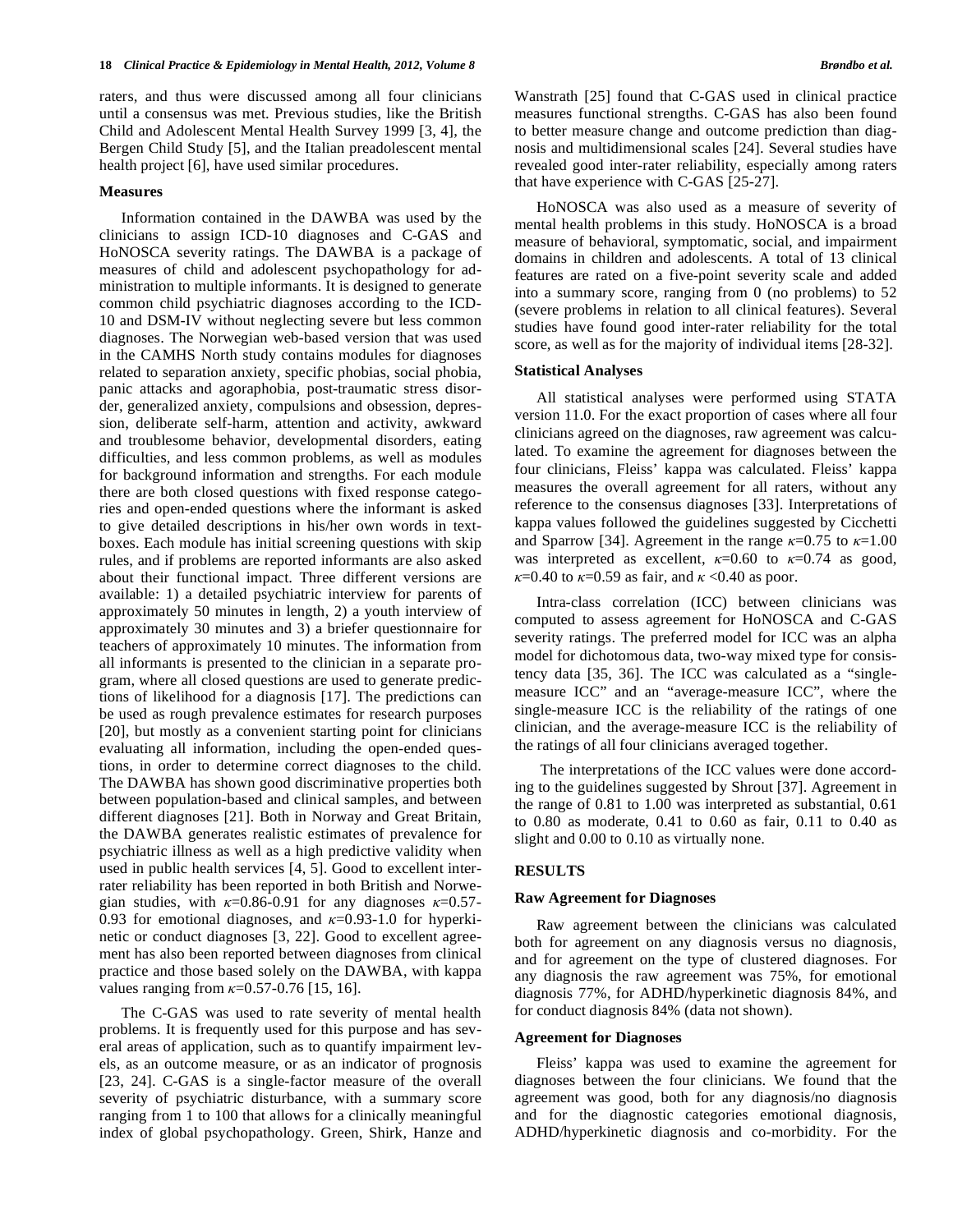|                                             | <b>Agreement</b> for<br><b>Diagnoses</b> |                         | Clinician-Rated Severity <sup>2</sup> |                            | <b>ICC</b> for Severity |                           |                                 |                                |
|---------------------------------------------|------------------------------------------|-------------------------|---------------------------------------|----------------------------|-------------------------|---------------------------|---------------------------------|--------------------------------|
|                                             | $\boldsymbol{N}$                         | $\kappa$ (CI)           | <b>C-GAS Mean</b><br>(SD)             | <b>HONOSCA</b><br>Mean(SD) | $C-GAS$<br>Single (CI)  | $C-GAS$<br>Average $(CI)$ | <b>HONOSCA</b><br>Single $(CI)$ | <b>HONOSCA</b><br>Average (CI) |
| Total sample                                | $100^{1}$                                |                         | 56.11 (10.56)                         | 11.09(5.27)                | 0.74<br>$(0.66 - 0.81)$ | 0.92<br>$(0.89 - 0.94)$   | 0.78<br>$(0.71 - 0.84)$         | 0.93<br>$(0.91 - 0.95)$        |
| Any diagnosis                               | 70                                       | 0.69<br>$(0.66 - 0.73)$ | 51.26 (7.21)                          | 13.20(4.54)                |                         |                           |                                 |                                |
| Emotional diagnosis <sup>3</sup>            | 20                                       | 0.70<br>$(0.68 - 0.75)$ | 53.05 (8.24)                          | 13.24 (4.97)               |                         |                           |                                 |                                |
| ADHD/Hyperkinetic<br>diagnosis <sup>3</sup> | 6                                        | 0.72<br>$(0.68 - 0.76)$ | 54.88 (6.29)                          | 10.71(3.39)                |                         |                           |                                 |                                |
| Conduct diagnosis <sup>3</sup>              | 19                                       | 0.82<br>$(0.76 - 0.87)$ | 54.47 (5.23)                          | 10.57(3.32)                |                         |                           |                                 |                                |
| Co-morbidity                                | $24^{4}$                                 | 0.70<br>$(0.60 - 0.82)$ | 46.27(5.40)                           | 15.89 (3.93)               |                         |                           |                                 |                                |
| Other diagnosis $3$                         | 1                                        |                         | $52.75(-)$                            | $12.75$ (-)                |                         |                           |                                 |                                |
| N <sub>0</sub><br>diagnosis                 | 30                                       |                         | 67.41(8.27)                           | 6.17(3.18)                 |                         |                           |                                 |                                |

| Table 1. Agreement Between Clinician-Assigned Diagnoses and Severity Ratings for 100 Participants of the CAMHS North Study |  |  |
|----------------------------------------------------------------------------------------------------------------------------|--|--|
|                                                                                                                            |  |  |

<sup>1</sup>Consensus diagnoses. <sup>2</sup>Mean of four clinicians. <sup>3</sup>Single diagnosis without co-morbidity. <sup>4</sup>Emotional diagnosis (*N*=14), ADHD/hyperkinetic diagnosis (*N*=16), conduct diagnosis (*N*=20) and other diagnosis (*N*=4)

ICC= Intra-class correlation, C-GAS= the Children's Global Assessment Scale, HoNOSCA= Health of the Nation Outcome Scales for Children and Adolescents (HoNOSCA) SD=standard deviation, CI=confidence interval.

category of conduct diagnosis, agreement was excellent (Table **1**).

### **Agreement for Severity**

The single-measure ICC for both C-GAS and HoNOSCA was moderate, and average-measure ICCs were substantial (Table **1**).

# **DISCUSSION**

The first aim of this study was to examine agreement between clinicians for diagnoses assigned based on information collected online with the DAWBA, in a Norwegian child and adolescent mental health outpatient population. Our results indicated that agreement for mental health diagnoses can be good to excellent when aided by the DAWBA, and are consistent with the findings of other studies in which diagnostic agreement in mental health populations was examined [13, 14]. Ramirez Basco *et al.* [13] and Williams *et al.* [14] reported agreement between mental health professionals using structured or semi-structured interviews in adult populations on par with our results. Despite differences in population and clinical setting, our results strengthen the claim that when aided by structured or semi-structured instruments, agreement for mental health diagnoses can be good to excellent, even when information is collected online. Previously good to excellent diagnostic agreement is reported for diagnoses assigned *via* videoconferencing [13]. Our results suggest that also an online procedure for collecting information can be sufficient for reliable diagnostic assignments. Compared to other medical disciplines, results of diagnostic agreement for mental health problems are on par or better [38]. When major psychiatric diagnoses were compared to medical/neurological diagnoses, the conclusion was that "there is as much objective science in psychiatry as there is in most other medical specialties, which is to say an impressive but not overwhelming amount" [38, p. 22].

The second aim of this study was to examine agreement between clinician-assigned severity of mental health problems, as measured with C-GAS and HoNOSCA. The DAWBA was not originally designed to measure severity and to our knowledge this is the first study that used the web-based DAWBA as the source of information on which severity ratings were based. The use of the DAWBA as the source of information, instead of written vignettes as most other studies have used, increases the complexity and amount of information available, and thereby lessens the focus on themes that are directly relevant when rating by HoNOSCA and C-GAS. These differences improved the ecological validity of our results, which show that agreement for severity ratings based on DAWBA information collected online can be fair to moderate for a single clinician, and moderate to substantial when an averaged rating from multiple clinicians is used.

Hanssen-Bauer, Aalen, Ruud, and Heyerdahl [18] used both written vignettes and clinical interviews. A total of 169 clinicians rated 10 single-page written vignettes each, based on clinical descriptions from the CAMHS. Three clinicians also rated 20 patients each as part of the hospital admission procedure. They found the ICC for C-GAS to be 0.61, and 0.81 for HoNOSCA. They did not detect any difference in ICC between vignettes and clinical interviews. Even with strengthened ecological validity, our results are on par with the HoNOSCA ICC, and better than the C-GAS ICC. In a study using [39] five single-page written vignettes to obtain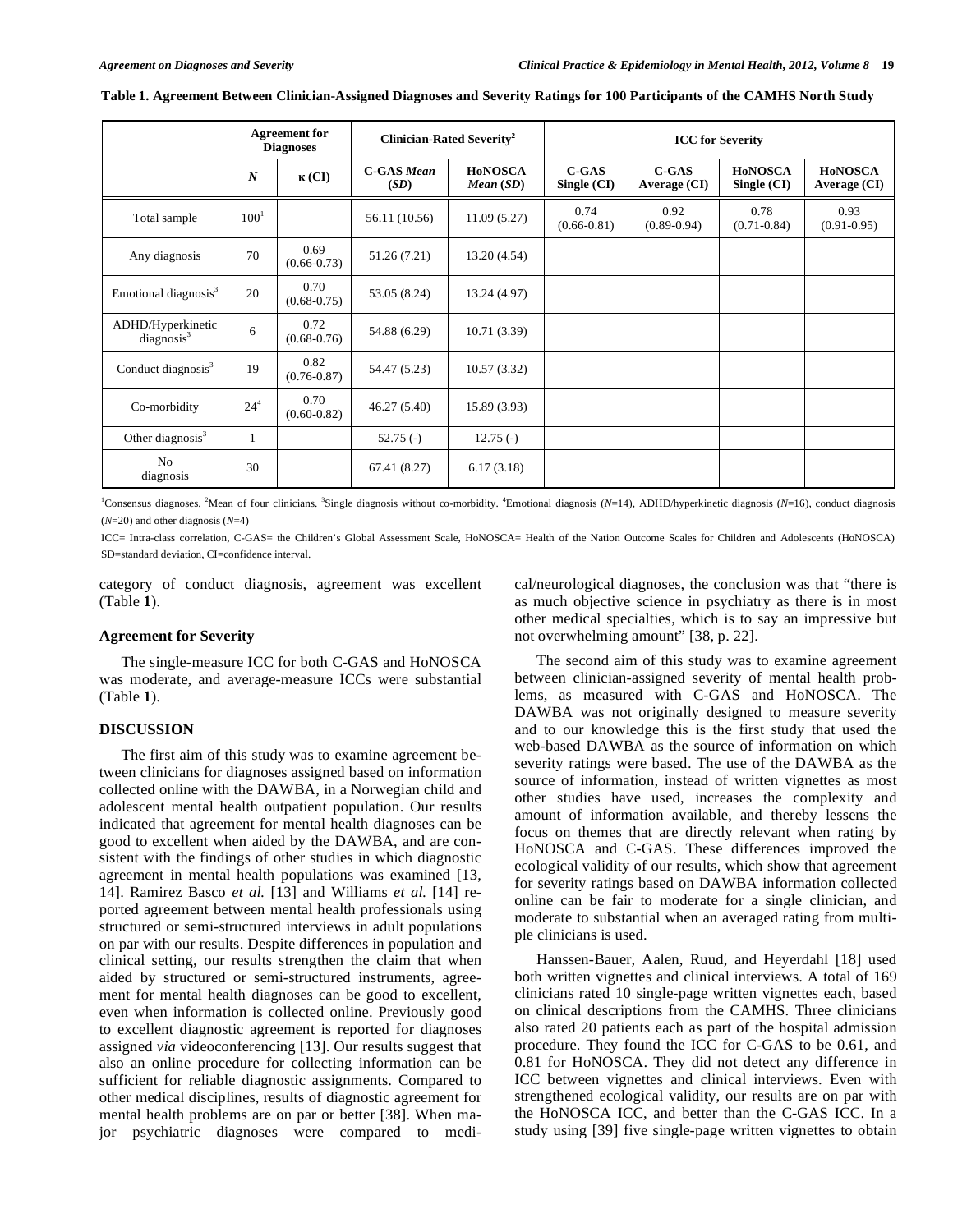C-GAS ratings in a naturalistic clinical setting, five experts' ratings were compared to ratings by 703 untrained healthcare professionals. The vignettes were based on chart information from patients' first visit at outpatient units or emergency rooms. The ICC for the experts was 0.92, compared to 0.73 for the untrained health-care professionals [39]. Our single-measure ratings are thus comparable with those assigned by untrained health-care professionals from the aforementioned study. We believe that it is the increased complexity and amount of information available in our study and also the diminished focus on questions that directly affect HoNOSCA and C-GAS scores, which may explain this phenomenon. Our single-measure ICC was moderate for both C-GAS and HoNOSCA, and the average-measure ICCs were substantial for both instruments. The correct measure to use depends on the clinical or research situation. If you rely on the rating of one clinician, the single-measure ICC is appropriate. If you have multiple ratings available, it is more appropriate to use the average-measure ICC. Multiple ratings generally enhance reliability [40]. It is noteworthy that, by using multiple clinicians, we compensated for the complexity of the DAWBA information and showed an ICC on par with the expert group of Lundh *et al.* [39], who rated less complex vignettes.

Limitations of this study should also be noted. Due to both the impossibility of receiving additional or follow-up information, and the problem of circularity between the clinicians' individual ratings and the consensus diagnoses, the consensus procedure could not be used to validate the diagnoses and severity ratings. Such procedures are imperfect, but nevertheless valuable, as assessment of mental health continues to be based on developmental history, behavioral observations and reported difficulties in every day life [3-6, 41]. The use of one single expert rating may not always be sufficient to achieve reliable diagnoses [42]. The consensus discussion has the benefit of providing intelligent input from several experts in order to refine the final diagnosis. Nevertheless, in some cases additional information or longitudinal course might have refined the diagnosis even more than a consensus discussion. One can also question if the assessment of young children, where the DAWBA interview is not applicable, raise different challenges to the validity of a webbased interview, or if the information from parents and teachers are sufficient. In order to examine the validity and accuracy of the diagnoses and severity ratings, a study design where clinicians examine the patients by traditional methods such as a clinical interview, would have been more appropriate.

 Another limitation is the relative homogeneity of the clinicians. All four clinicians in our study were male healthcare professionals with long educational and clinical backgrounds, although one is a medical doctor and three are psychologists. It is possible that the relative homogeneity of the raters strengthened the agreement for both the diagnoses and the severity ratings compared to regular staff composition in some routine clinical settings. However, Hanssen-Bauer *et al.* [18], did not find any clinically significant difference in ICC for either the HoNOSCA, or the C-GAS based on a rater's profession or experience. In contrast, Lundh *et al.* [39] found that rater characteristics, such as profession, gender and age did affect the C-GAS ratings. Older raters and men were found to be more likely to be aberrant raters. Likewise, psychologists were found to be more aberrant raters than medical doctors. The characteristics of the clinicians in our study may therefore weaken, rather than strengthen, the agreement we report here [39].

The clinical implication of the results is that a trained, experienced clinician is usually sufficient to assign reliable diagnoses and also rate severity of mental health problems based on information collected online in the DAWBA. However, reliability could be further improved if several independent trained clinicians contribute to the assessment of the same patient. In a clinical setting this will of course be a question of resources, but using even two independent raters is likely to raise the reliability substantially. Another implication may be that even with structured measures and multiple clinicians available, a small amount of cases have diagnostic ambiguity that needs to be handled by either collecting additional information or in a longitudinal course, but if online procedures can save time and clinical resources for most cases, this seems to be a minor expense.

Further research is needed to examine the agreement in even more naturalistic settings, where clinicians may differ more with regard to clinical experience, occupational background and training. Also, further research is needed on the agreement of these instruments when used for less prevalent mental health disorders, such as sub-types of anxiety, autism and psychosis. Finally, although high agreement between raters is important for validity, it does not ensure it. More research is needed into the validity of clinician-assigned diagnoses and severity ratings according to the HoNOSCA and C-GAS, when using the online DAWBA as the main source of information, compared to clinicians evaluating the patients using a clinical interview..

#### **CONCLUSIONS**

In conclusion, information obtained with the online DAWBA may be a sound basis on which reliable clinical diagnoses and severity ratings for common mental health disorders in a clinical setting can be established. A clinical practice that includes systematic multiple, independent assignments of diagnosis and severity are preferable due to the resulting improved reliability of the severity ratings.

#### **REFERENCES**

- [1] Hanssen B, Wangberg SC, Gammon D. Use of videoconferencing in Norwegian psychiatry. J Telemed Telecare [Randomized Controlled Trial] 2007; 13(3): 130-5.
- [2] Berger M. Computer assisted clinical assessment. Child Adolescent Mental Health 2006; 11(2): 64-75.
- [3] Ford T, Goodman R, Meltzer H. The British Child and Adolescent Mental Health Survey 1999: The Prevalence of DSM-IV Disorders. JAACAP 2003; 42(10): 1203-11.
- [4] Meltzer H, Gatward R, Goodman R, *et al*. Mental health of children and adolescents in Great Britain. Int Rev Psychiatr 2003; 15(1-2): 185-7.
- [5] Heiervang E, Stormark KM, Lundervold AJ, *et al*. Psychiatric disorders in Norwegian 8- to 10-year-olds: an epidemiological survey of prevalence, risk factors, and service use. JAACAP 2007; 46(4): 438-47.
- [6] Frigerio A, Vanzin L, Pastore V, *et al*. The Italian preadolescent mental health project (PrISMA): rationale and methods. Int J Methods Psychiatr Res 2006; 15(1): 22-35.